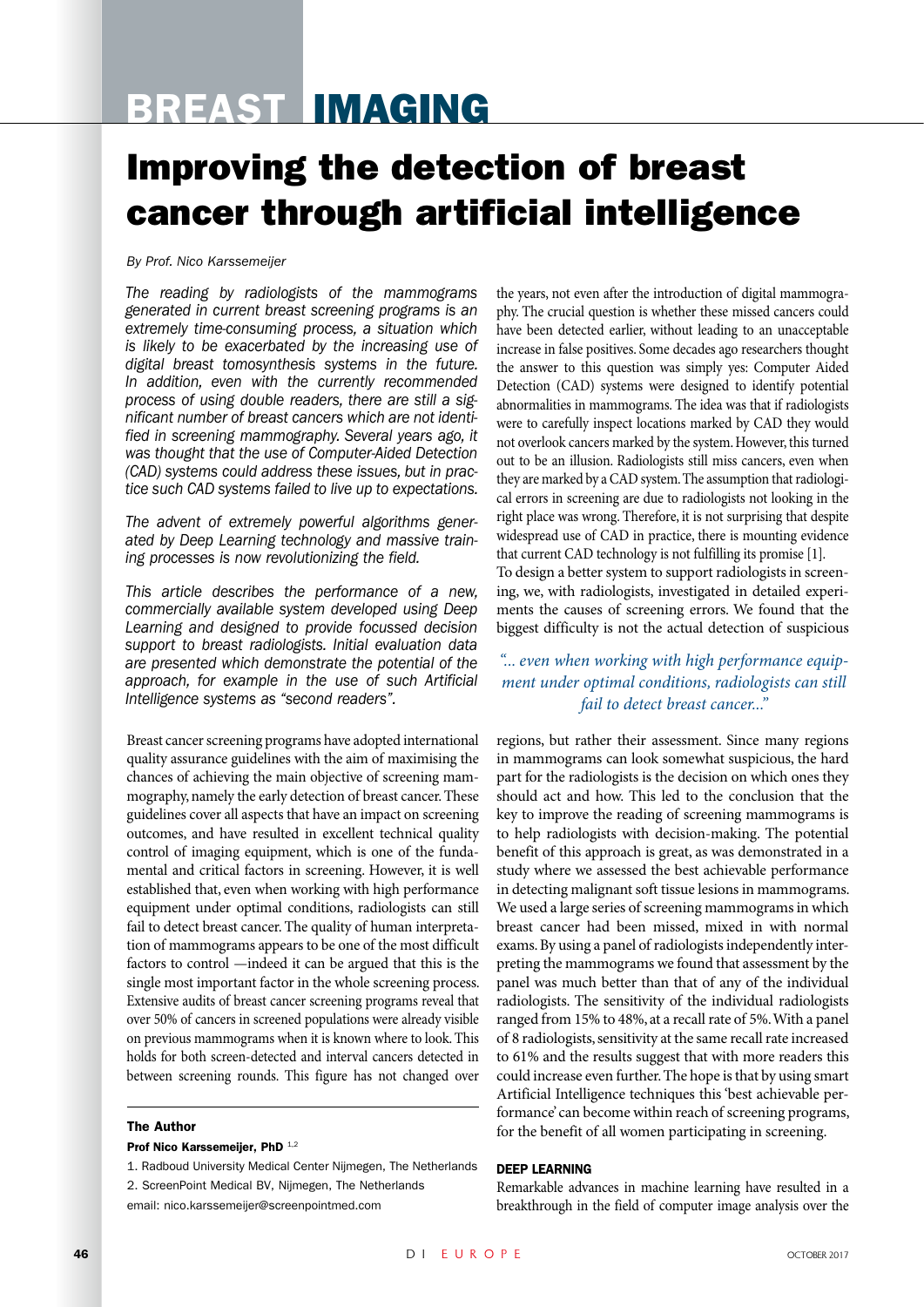

Figure 1. Deep learning systems are trained with small patches containing suspicious regions and learn to distinguish cancers from normal tissue or benign lesions. In one experiment 400 patches were interpreted by four experienced radiologists and by the deep learning system, a Convolutional Neural Network (CNN). The performance of the automated system was better.

last few years. Using the technique known as deep learning, artificial neural networks can be trained to recognize patterns in the same way as human beings. It is only a matter of time before such artificial networks outperform humans for certain specific tasks. The reading of screening mammograms is one task where conditions are ideal for the application of deep learning: the reading of mammograms is a repetitive task for which large amounts of reliable data are available for training. In addition, the imaging procedure itself is highly standardized.

The basic principle behind the deep learning approach is that the computer will learn to directly recognize features in images without the intervention of an expert who has previously "taught" the system what the features of interest are. In the training phase, literally millions of examples are presented to the system. Typically, these examples are sub-images (patches) of images containing a target (e.g. cancer) or a non-target pattern. After training, the system can distinguish the two types of patches. The more examples that are provided in training, the better the system learns the task.

In a recent study, we trained a deep learning system to recognize cancer in patches of 5x5 cm<sup>2</sup> extracted from mammograms [2]. Only soft tissue lesions were included. Typical examples are shown in Figure 1. Over one million patches were used to train the system. The performance of the system was subsequently compared to that of four experienced screening radiologists using a set of 400 patches that had not been seen by the system during training. It turned out that the deep learning system had a higher performance than the radiologists [3]. Even though this study had limitations — in practice the reading of mammograms is more complex than judging small regions of interest — this result nevertheless demonstrates the potential of the whole approach of the new machine learning technology.

## Decision support

To assist radiologists with the interpretation of suspicious regions, we designed an interactive approach in which radiologists can select regions in mammograms for a second opinion provided by an AI system. In an experimental evaluation of this approach, we asked nine screening radiologists to read 200 exams with and without the support of a system for automated detection of malignant soft tissue lesions. The series contained 80 mammograms with cancer, 20 false positives, and 100 normal exams. The algorithms used in this study were developed at the Radboud University Medical Centre. Both the "classical" CAD approach and the interactive decision support approach were evaluated in the study. It was found that the use of the interactive decision support was highly effective, while results confirmed that just showing CAD marks — as is done in the classical CAD approach — in fact did not help the readers [4].

Given the rapid development of deep learning techniques in general, especially when coupled with massive training, it is now possible to produce much more powerful algorithms than were possible at the time of the Radboud study cited above. The remarkable progress made in the field over the past few years is shown in Figure 2. Using the same series of test exams as in the above-mentioned reader study, (which of course had not been used for the training process, so the algorithms had not previously "seen" the images), we compared the stand-alone performance of the system used in the earlier reader study with that of Transpara, a new system developed using deep learning by ScreenPoint Medical.

## *"... the detection performance of the new Transpara system .. for soft tissue lesions appeared to be as good as that of the best reader in this study..."*

At the time of the earlier study the AI system developed at Radboud University still performed worse than the radiologists. In contrast, the detection performance of the new Transpara system (V 1.3.0) for soft tissue lesions appeared to be as good as that of the best reader in this study.

### Increasing productivity

Breast cancer screening is a demanding and time-consuming task for radiologists. With the aim of improving quality, European Guidelines currently recommend independent double reading of screening mammograms by two radiologists. However, with increasing shortages of skilled screening radiologists, in practice such double reading may not be sustainable in the future. In fact, the problem of manpower/resources is likely to become significantly worse when breast screening programs transition to digital breast tomosynthesis, for the simple reason that it takes longer to accurately interpret all slices of a 3D tomosynthesis dataset than it does to read a mammogram. Artificial Intelligence may provide a solution to this problem, since when computers read mammograms or tomosynthesis data as well as radiologists the computers are serving as a second reader, thus potentially removing the need for double human reading.

To investigate the feasibility of this approach, we applied the deep learning system Transpara 1.3.0 to a series of 4,600 screening mammograms acquired using imaging systems from four different